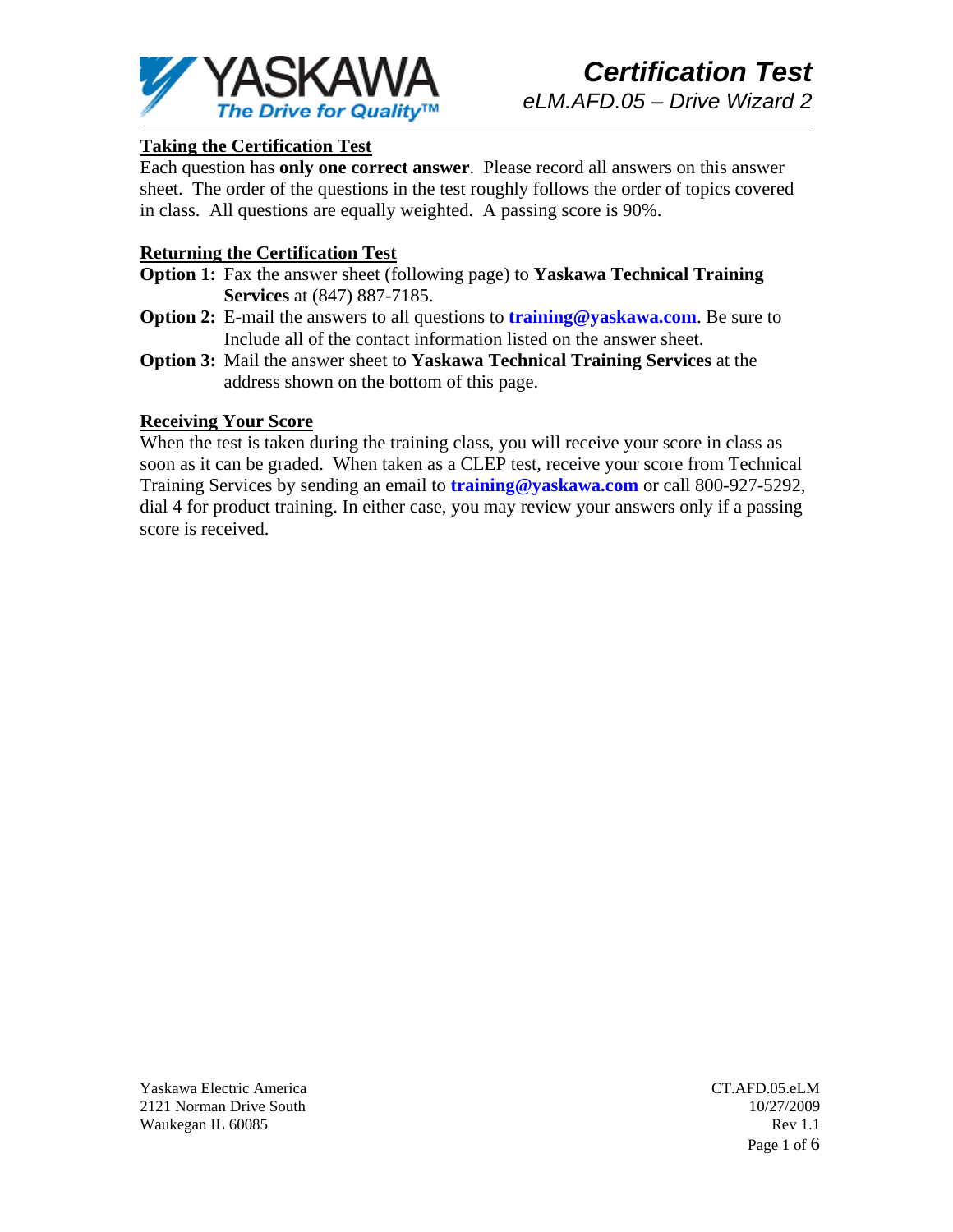

#### **Answer Sheet:**

- 1.
- 2.
- 3.
- 4.
- 5.
- 6.
- 7.
- 8.
- 9.
- 10.
- 11.
- 12.
- 13.
- 14.
- 15.
- 16.
- 17.
- 18.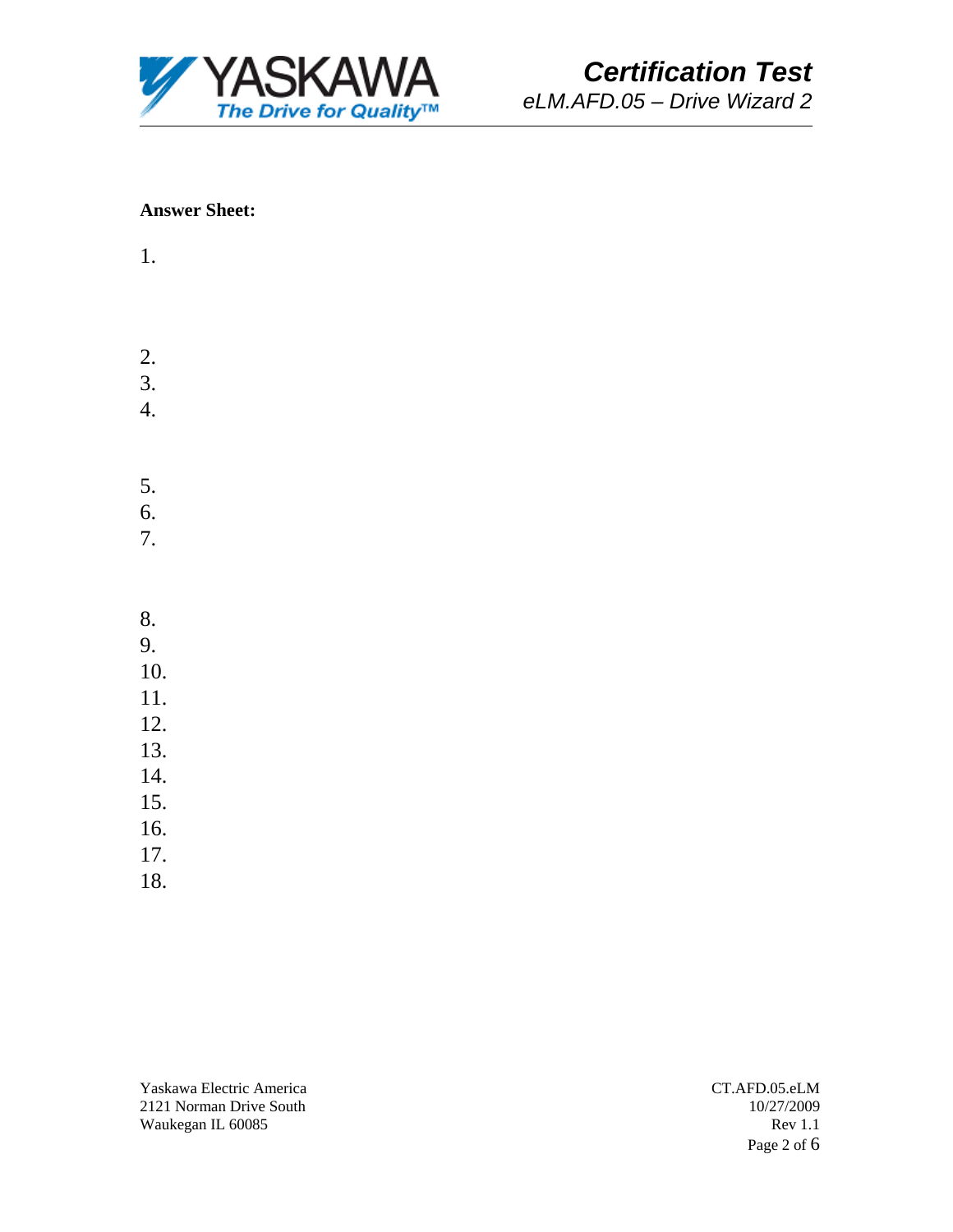

# **Contact Information:**

| Name:                    | Title:      |  |
|--------------------------|-------------|--|
| Company:                 | Email:      |  |
| Address:                 |             |  |
| Phone Number:            | Fax number: |  |
| Supervisor's Name/Title: |             |  |
| <b>Test Date:</b>        |             |  |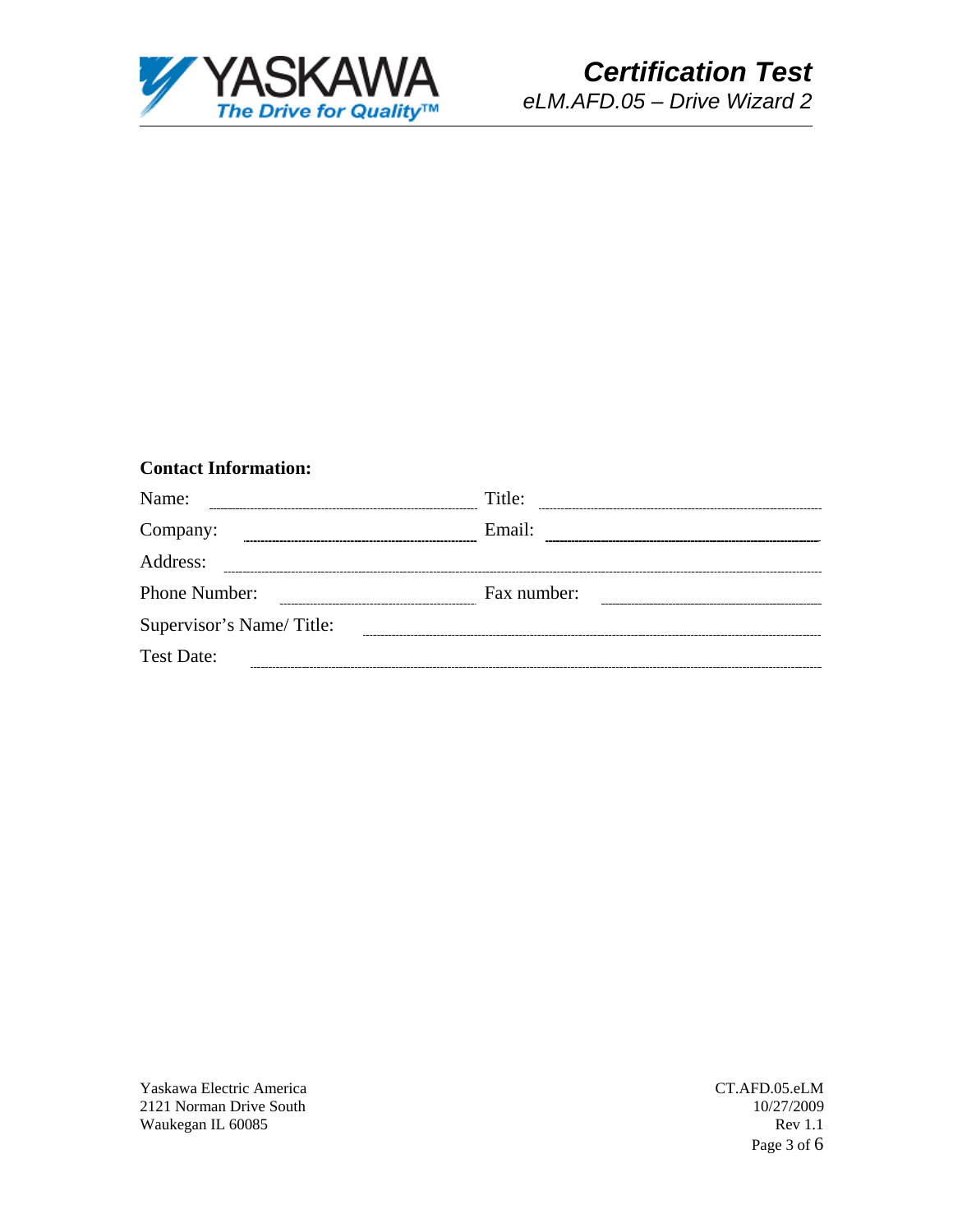

# **Questions**

1. Short answer Question: Describe the difference between the working value and the inverter value columns of the parameter editor window.

- 2. The changeable column of the parameter editor window refers to whether or not the user of DW may change that parameter at the current time. a. True b. False
- 3. The size of the parameter editor spreadsheet section of the DriveWizard window as well as the width of each column of the spreadsheet are unchangable.
	- a. True b. False
- 4. In the working value column, when looking at a selection type cell. Clicking the accept button writes that value to the memory. On the other hand clicking the decline button \_\_\_\_\_\_ the operation.
- 5. In the parameter editor window, a value turns blue when  $\blacksquare$ 
	- a. It has been written to the inverters memory
	- b. It is different from the working value column
- c. It is the same as the working value column
- d. It is outside the min max range for that parameter
- 6. When does a green bullet appear in the far left column of the parameter editor window?
	- a. When the file needs to be saved
	- b. Anytime a changed parameter differs from the default values.
	- c. Anytime a parameter has been changed at all, but not yet saved
	- d. Anytime a parameter has been changed at all and than saved

Yaskawa Electric America 2121 Norman Drive South Waukegan IL 60085

 CT.AFD.05.eLM 10/27/2009 Rev 1.1 Page 4 of 6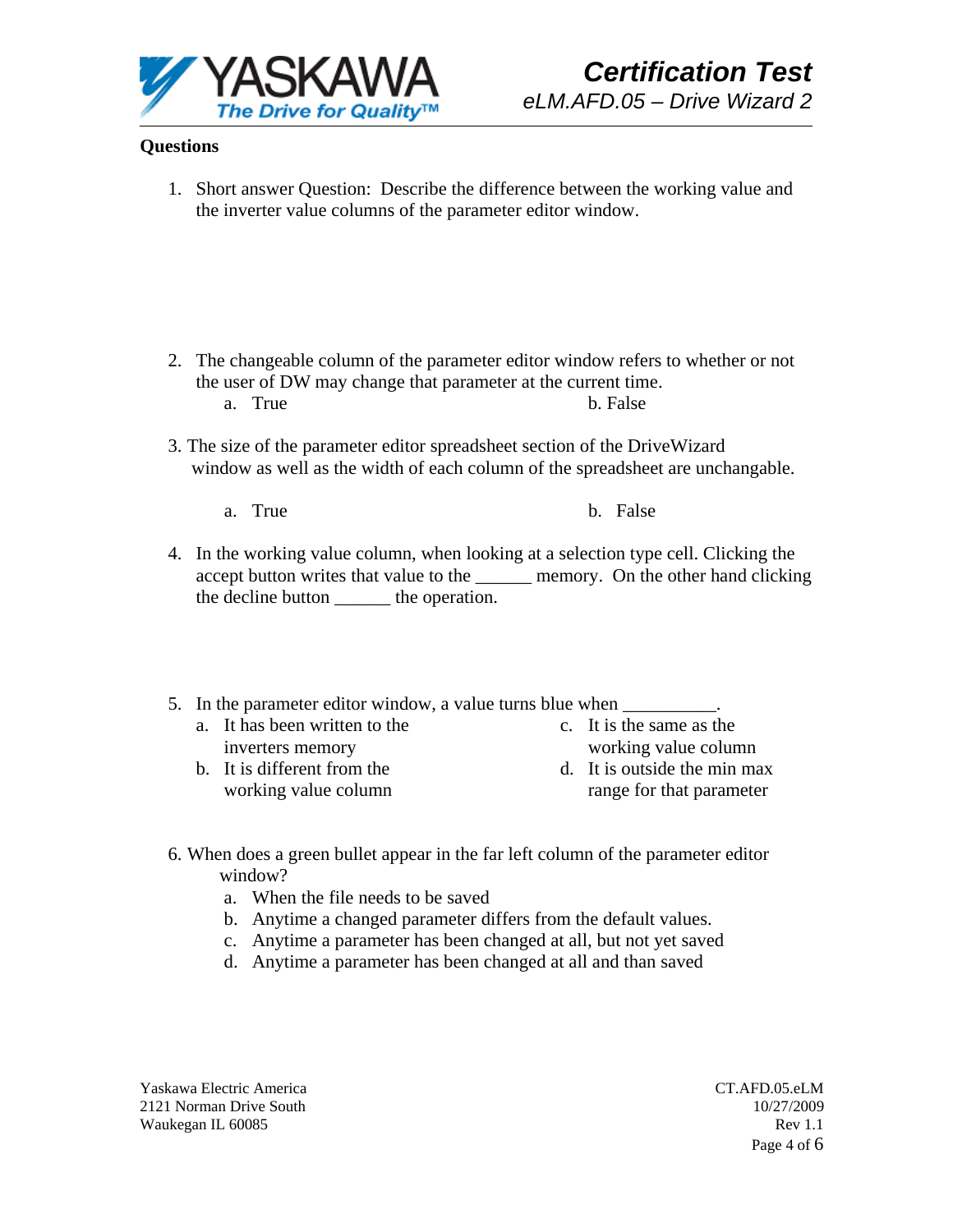

- 7. If a value is blue in the inverter value column of the parameter editor window, list three ways how can you change it's color back to the normal black?
	- 1. 2. 3.
- 8. In the monitors window, which tab do you choose to select which monitors to display?
	- a. Monitors b. Setup c. Graph d. Monitor Select
- 9. What symbol appears in the status bar during active monitoring?
	- a. Yellow Star b. Blue Moon
	- c. Green Clover d. Red Heart
- 10. Assume Drive communication is already established and DW is in the active monitoring state. What does the user have to do to see a fault description
	- a. Enter Fault history tab, double click
	- b. Enter the monitors tab, right click
	- c. Enter the Fault History tab, right click
	- d. Enter the monitors tab, double click
- 11. In the graphing setup window, how many options are there for line style?
	- a. 4
	- b. 5
	- c. 6
	- d. 7
- 12. In the graph tab, why would the "value", "min", and "max" show no values?
	- a. Active monitoring is turned off.
	- b. Active monitoring is turned on.
	- c. The value of that monitor is zero.
	- d. True
- 13. Graph properties such as background color can be changed once graphing is complete.
	- a. True b. False

Yaskawa Electric America 2121 Norman Drive South Waukegan IL 60085

 CT.AFD.05.eLM 10/27/2009 Rev 1.1 Page 5 of 6